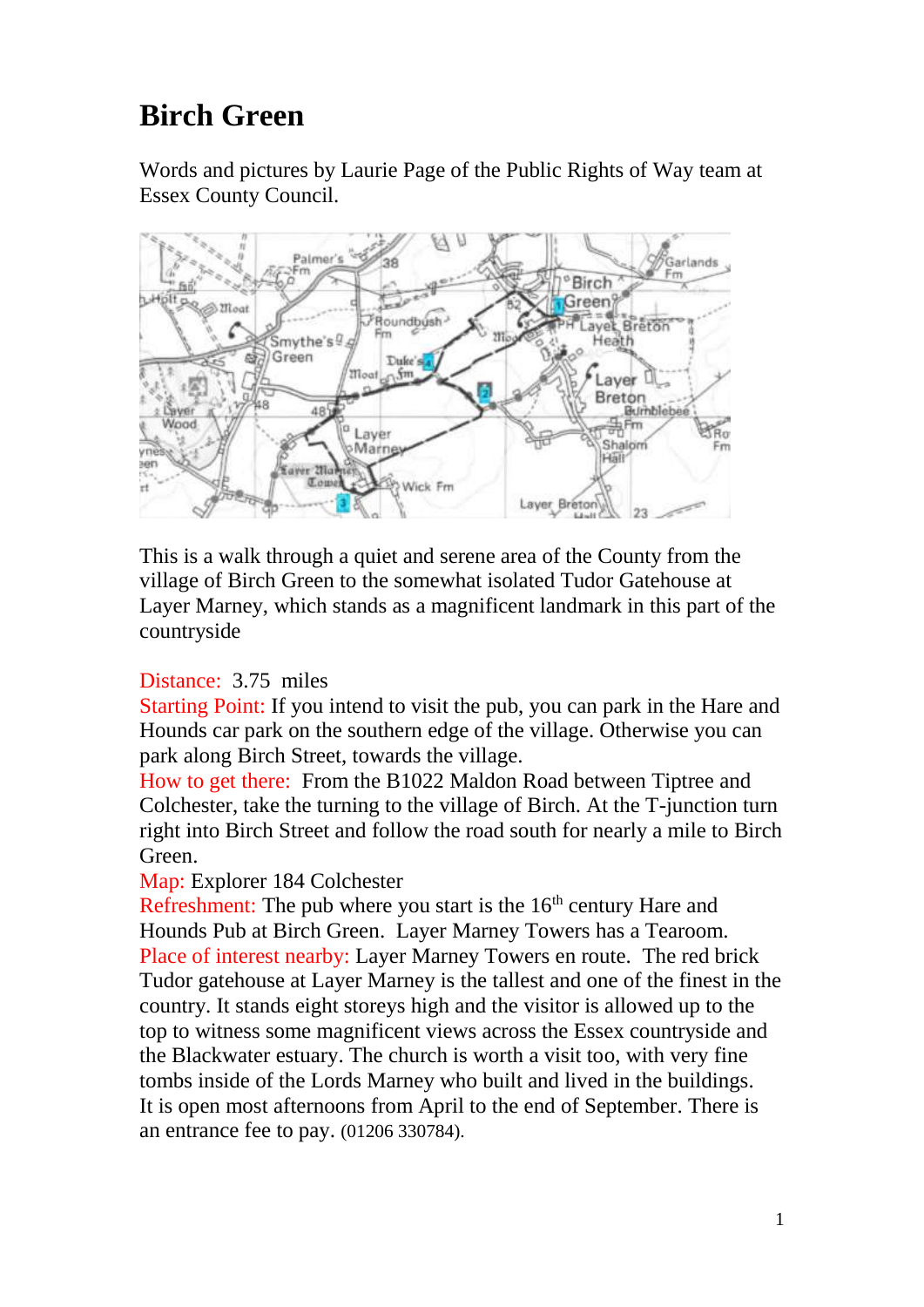## **THE WALK**



Hare and Hounds pub

(1) From the road junction at the Hare and Hounds pub, take the footpath off Birch Street opposite the pub, down a wide shingle track passing houses and then Stamps Farm. At the Breton Barn sign, take the footpath over the sign on the left of the style. This takes you out into a cornfield, the path running along a hedgerow to your right. Follow this long footpath all the way, with open fields around. In the distance, the red brick building is the Gatehouse of Layer Marney Towers. When you reach the road turn left and walk down to where the road swings almost ninety degrees to the left. On the crown of this bend is a footpath on the right.



Layer Marney tower Layer Marney tombs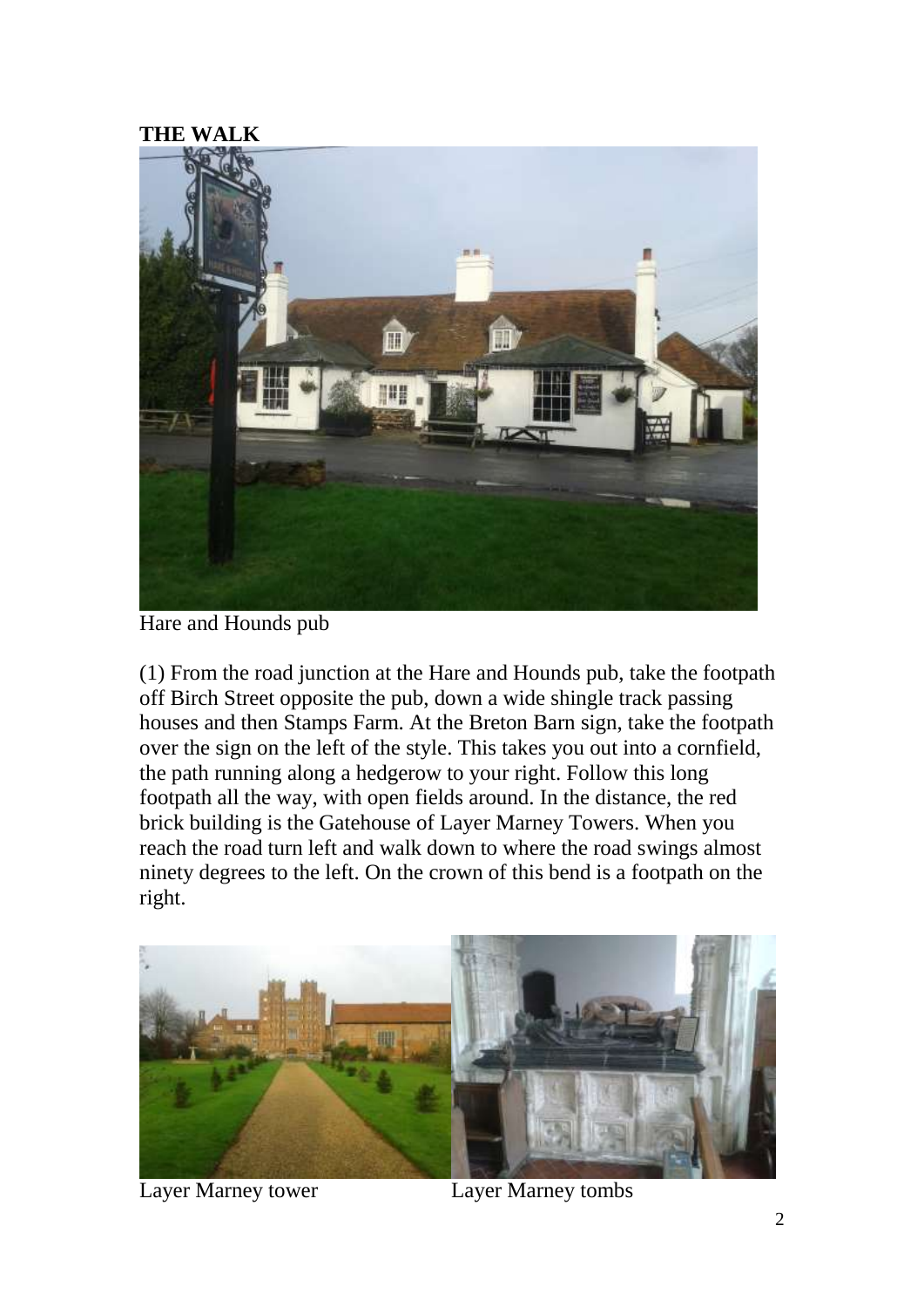(2) Take this path across the fields. A hedgerow appears on the right and then a line of trees. As you reach the crown of the upper slope the imposing Tudor Gatehouse once again comes in sight and there are splendid views of the countryside to the left. Continue to the road. If you wish to visit the Tower then turn right up the road and the entrance is on the left. Otherwise, turn left down the private road. This swings round to the right, into an unmade track and you will pass the front gates of the Tudor building with a good view of the gatehouse. Further to the right is the church of St Mary. If you have visited the Tower you can leave by the church entrance.



Layer Marney church

(3) At the end of the track you will see a footpath that goes straight on into a wide grass track. This immediately bends right and at the footpath junction at the end, take the path on the right which points to Smyth's Green. Go straight up (ignoring the path on the right) through the gap in the hedge at the end and into an open field. The footpath takes you to an oak tree in the middle of the field and then it deviates slightly left between the telegraph wires and a post in the middle of the field. The footpath terminates at the road where you turn right. Then, proceed to the next road T-junction. Turn left and proceed to the crossroads.